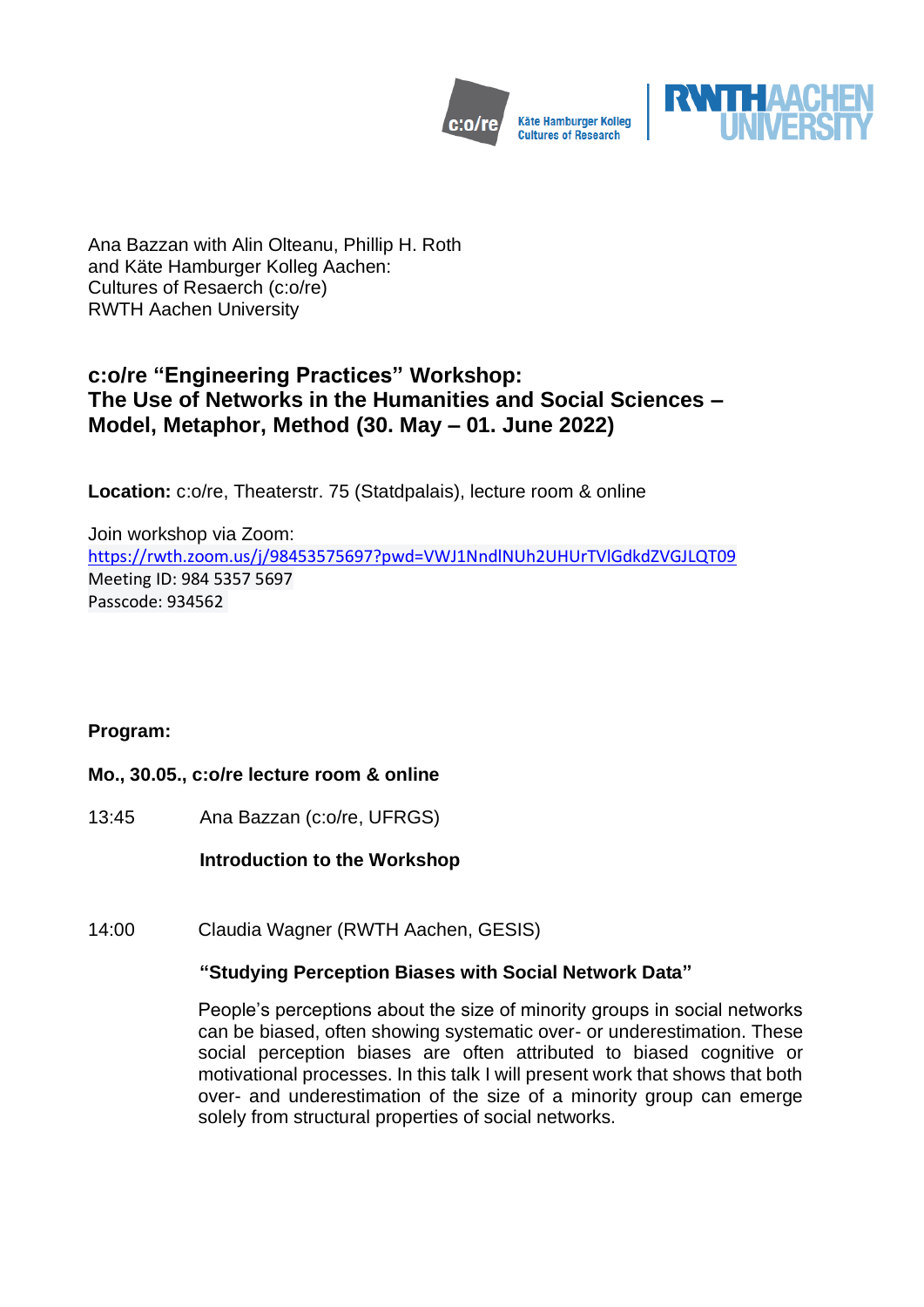#### 15:00 Ana Bazzan (c:o/re, UFRGS), Silvio R. Dahmen (UFRGS)

#### **"History and Networks: 1. Detecting Communities and 2. Assessing the Role of Women"**

In this talk we discuss two applications of complex network theory to history: first we discuss how the use of gendered networks to assess the role of women in medieval narratives. As a second example, we show how the theory of structural balance may help detect communities in historical events where there are conflicting parties.

# **Tue., 31.01., c:o/re lecture room & online**

10:00 Gwen Bouvier

#### **"Understanding coherence on social media hashtag-networks: intensive parenting on Chinese Weibo"**

In media and communications studies, one perspective on social media networks is how they have great potential to bring people together, to create communities across networks of hashtags, forums and platforms. Groups of people formerly isolated, fragmented or voiceless now have forums to share ideas, come together and be heard. Optimistic interpretations of this process see the potential for vastly increased civic participation, raising the democratic process.

Some studies, looking closer at some of these networks, suggest that beneath the surface there can be much less coherence. Feeds based on hashtags and forums can carry a range of views and interests, often linked by some kind of 'affective' moral binding, and where there is very little actual interaction and responsiveness to others. And such networks can be dominated and colonized by different levels of influencers.

In this presentation I look at a network of hashtags that seems at a more superficial glance to be highly coherent and integrated. These are parenting hashtags on the Chinese social media platform Weibo, where mothers seek out and share information and guidance on parenting. Some of the more popular posts can have a billion views. And in the corpus we collected, we found no instances of incivility, arguments, or even greater disagreement. This could, perhaps, be one such example of how social media provides a site for support and coming together.

Yet a closer look reveals that the sense of community or network here may be slightly different that it appears on the surface. The hashtags-networks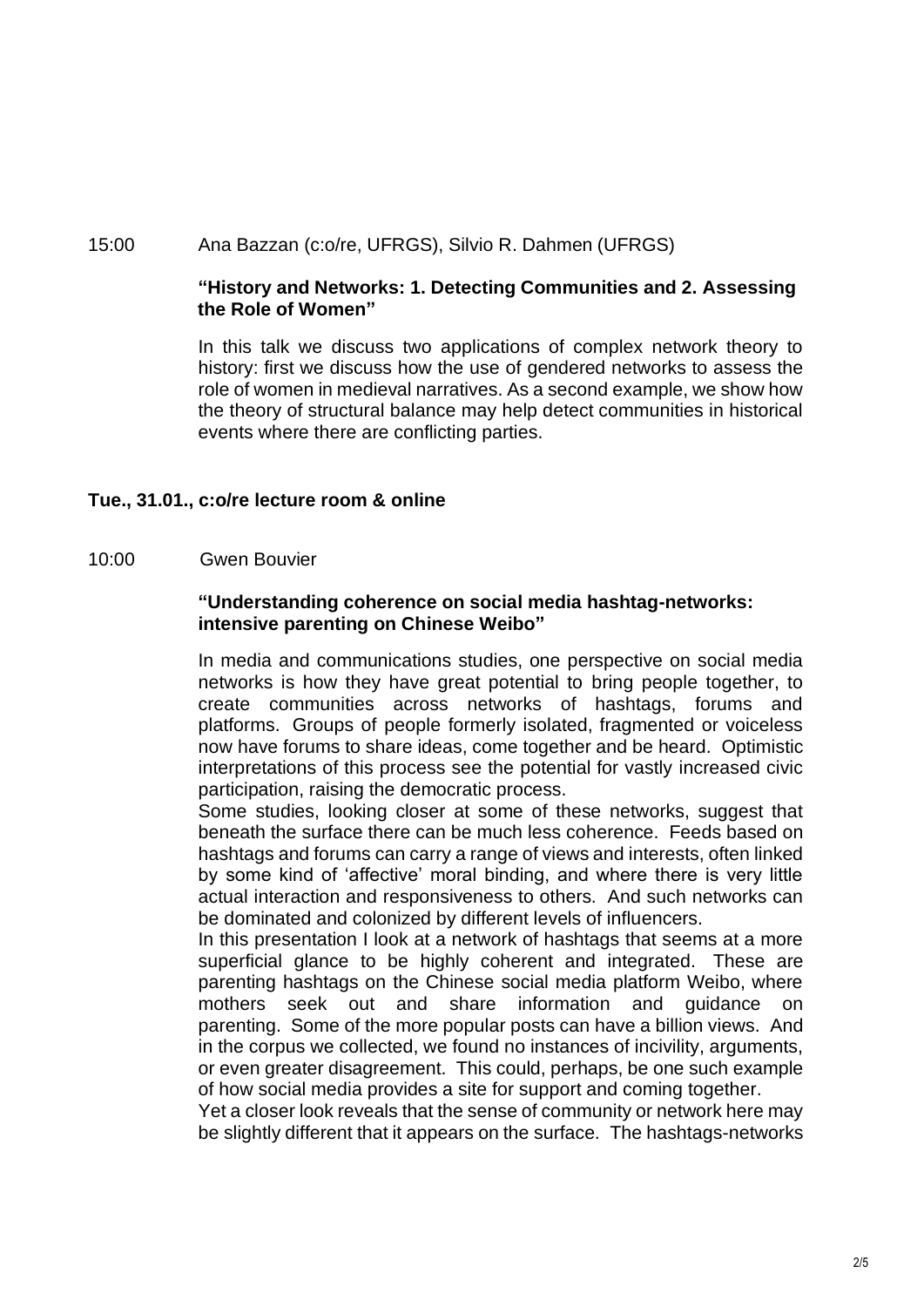are dominated by influencers. And none of them seem to have any formal training or expertise in parenting. The presentation looks into what is driving these hashtags. What we see is that such hashtags may be better thought of in terms of how they colonize and shape our understandings of civic issues. And from a communications perspective, we cannot take for granted what a network or online community is.

#### 11:00 Phillip H. Roth, Alin Olteanu (c:o/re)

#### **"Understanding Pandemics in an Age of Networks"**

We argue that the *network* has become a central medium through which we understand the world and society. One of the main reasons for this lies in how digital technology, through the Internet, configures contemporary communication into networks that are blind to previously established boundaries (political, economic, social, etc.). As a medium is invisible, its effects for processes of conceptualization and modeling easily pass unnoticed. Our argument implies that scrutinizing the affordances of network structures is critical for understanding the virality of contemporary communication and social dynamics. Pandemics are one example that reveals how the network is a ubiquitous model for culture and everyday life. Historically, the understanding of epidemics and pandemics was based on a conceptions of urban space and populations that could be isolated. A crucial feature of the networked society is the idea that everything is connected, and contagion becomes a general principle to understand the movement of flows. This shift in meaning also has dramatic consequences for public action in the face of viral outbreaks. We draw on different examples from the current coronavirus pandemic to illustrate how our understanding of pandemics (and of viable actions to counter them) have changed.

- 12:00 LUNCH BREAK
- 14:00 Sebastién de Vareiola (Université Libre de Bruxelles)

# **Dealing with the Heterogeneity of Interpersonal Relationships in the Middle Ages: A Multi-Layer Network Approach**

[In this talk, we explore some of the challenges faced by historians using social network analysis when dealing with edges representing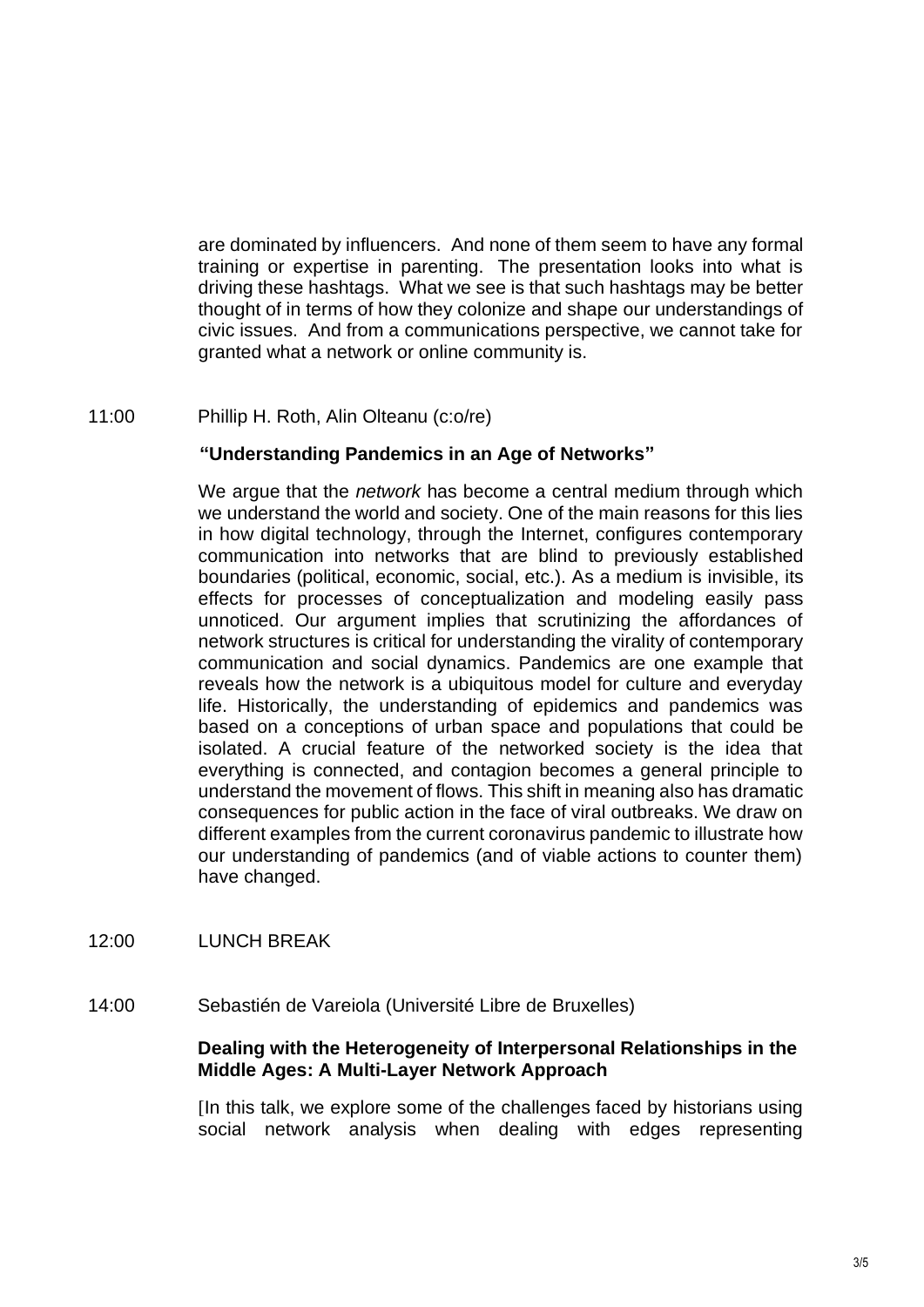interpersonal relationships of different types. To this end, we analyze a network modeling the Investiture Struggle in the diocese of Cambrai-Arras (c. 1100) by considering it as a multilayer graph and applying to it an automatic reconstruction method of the political parties involved. This technical context allows us to study in detail some modeling assumptions directly related to the diversity of the edge categories. More precisely, we address three questions: 1. the hierarchy of edge categories in terms of their usefulness for understanding the historical phenomenon under study; 2. the relevance of taking into account a certain type of "indirect" relations appearing in many historical networks; 3. the relevance of taking into account a hierarchy between the relations of the most important category.

#### **Wed., 01.06., c:o/re lecture room & online**

10:00 Robert Gramsch-Stehfest (University of Jena)

#### **"Networks of clerics and scholars in 15th century Germany: New methods to collect and analyse data from Vatican Sources"**

One of the greatest challenges of Social Network Analysis (SNA) in Medieval Studies is the availability of sufficient network data of high quality. Another general problem is the cost-benefit-ratio of SNA studies. All too often it is very time consuming to gather network data from medieval sources by hand and to establish an appropriate network model of a given historical scenario.

In my talk I want to introduce into current research of a working group of medievalists and computer scientists in Jena (MEPHisto: "Models, Explanations and Processes in the historical sciences", [https://www.mephisto.uni-jena.de/\)](https://www.mephisto.uni-jena.de/), which deals with digital methods in historical research in general and actually focuses on the prosopography of late medieval clerical elites in Germany. Our aim the investigation of career patterns and personal networks of German clerics of the 15th century which are documented in the Repertorium Germanicum, a very large edition of source material from the Vatican Archive. In a first step, I will demonstrate, how modern technologies of Text Mining and Information Retrieval can facilitate the gathering of prosopographical and network data. In a second step I want to give a short overview over possible research topics and the explanatory potential of SNA to answer these questions.